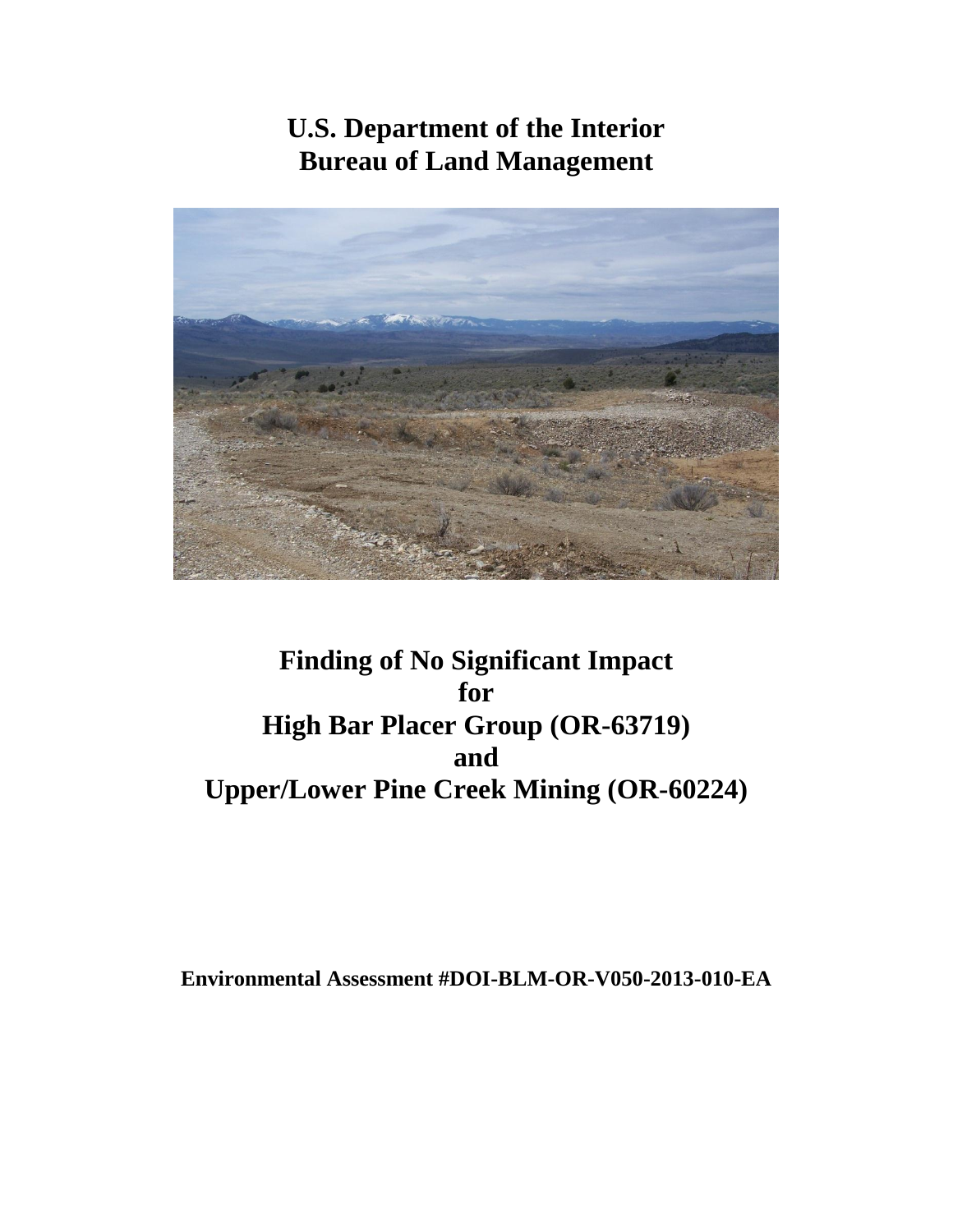### High Bar Group and Upper/Lower Pine Creek Mining Project Environmental Assessment #DOI-BLM-OR-V050-2013-010-EA

#### **Finding of No Significant Impact (FONSI)**

#### Background

The FONSI is a document that explains the reasons why an action will not have a significant effect on the human environment and why, therefore, an Environmental Impact Statement (EIS) will not be required under the National Environmental Policy Act (NEPA) [40 CFR 1508.13]. This FONSI is a standalone document but is attached to the Environmental Assessment (EA) and incorporates the EA by reference. The FONSI does not constitute the decision record as the authorizing document.

This EA (DOI-BLM-OR-V050-2013-010-EA) analyzes the environmental impacts of the proposed mining plan entered by High Bar Mining, LLC. The High Bar Group and Upper/Lower Pine Creek Mining Project is located on upper Pine Creek, Brannon Gulch, and Reeds Gulch in the Baker Resource Area. The Project is located within unpatented placer mining claims in T. 12 S., R. 39 E., Sections 14, 15, 22, 23, 26 and 27, W.M, Baker County, Oregon. The Pine Creek drainage had no claims in 1892, but had been intensively placer mined on both banks of the creek by 1906. A dredge was used in the mid-1950s and a cabin was built at the Elliot Mine site. Mining has continued in the project location through the early 2000s by the previous claim owners Ken Casper and Jack Cogswell under Notice level operations. Placer mining, logging and livestock grazing have occurred on both private and public lands throughout the project area and the vicinity.

The proposed Project is detailed in two Plans of Operation (Plans): High Bar Group (OR-63719) and Upper/Lower Pine Creek (OR-60224). These Plans were originally submitted in 2006 and 2004 respectively and final versions were submitted to the Baker Resource area in 2012 and 2011 respectively. The project area as proposed includes a maximum disturbance of 247 acres within unpatented mining claims on federal lands open to mineral entry. Existing historic disturbances include dredge tailings, underground workings, and in-channel ponds. Excavation and processing of 15 acres is currently taking place under notice level work to explore the mineralization of the area. All required permits for the work being done and the proposed work have been submitted to the BLM from the Oregon Water Resources Department, Oregon Department of Geology and Mineral Industries, and Oregon Department of Environmental Quality.

Both action alternatives would use placer mining techniques to excavate and process gravels to extract gold over a period of 20 years from a ridge top area west of Pine Creek, but the proposed action would also include mining the valley bottom of the Pine Creek drainage. The gravel would be excavated, sorted, washed and free gold would be removed before non-gold bearing material is returned to the excavations during reclamation. Once topsoil is replaced and the disturbed area recontoured it will be seeded with a seed mix approved by the BLM botanist.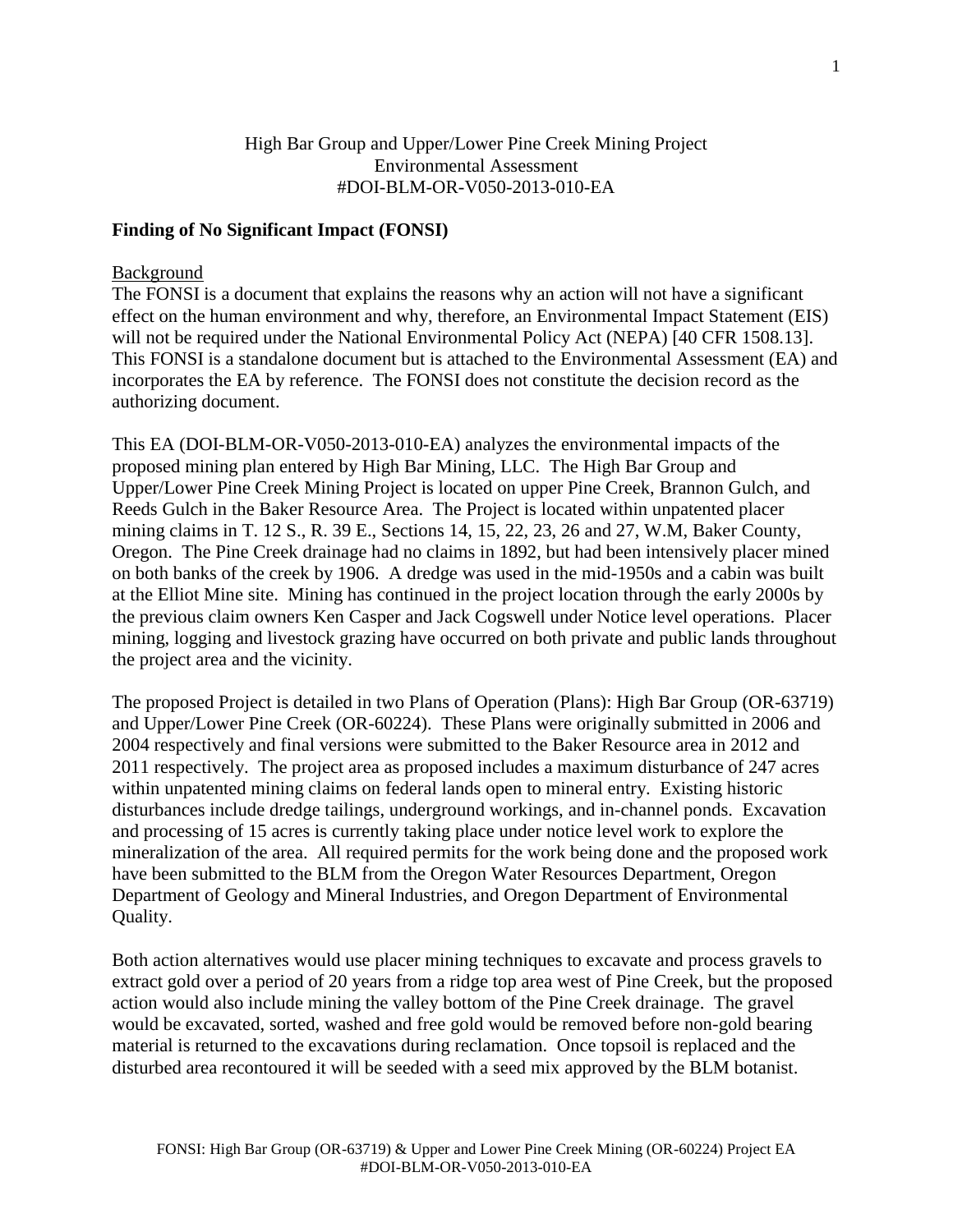Reclamation would occur as the mining operation progresses and only one working hole will be open at a time. As the pits are mined out they would be backfilled with sorted gravels and covered with dried fine material from the settling ponds. Topsoil would be replaced from stockpiles close to the workings and the surface would be recontoured to natural, pre-mining contours. Seeding of all disturbances would be done in the fall with state certified weed free native seed. Mining would take place in five acre parcels with a maximum of 15 acres being disturbed per season in the 130 work day period. Final reclamation would take place in years 20- 23 after mining has been completed.

The proposed mining operations are not in any National Wild and Scenic River Systems, Areas of Critical Environmental Concern, National Wilderness Preservation System lands, National Monuments, or National Conservation Areas. BLM has evaluated this area and has determined that significant impacts are unlikely to occur because of the pre-existing mining disturbances and the proposed concurrent reclamation plan with a minimal amount of area open at a time.

Significance – "Significance" as used in NEPA requires consideration of both context and intensity (40 CFR 1508.27).

Context – For context, significance varies with the setting of the proposed action. For instance, for a site specific action, significance would usually depend upon the effects in the locale rather than in the world as a whole. For this proposal, the effects are confined to the project area including a portion of the Pine Creek drainage, Brannon Gulch, and Reeds Gulch, near Hereford, Oregon. These effects are described and analyzed in the EA.

Intensity – Intensity refers to the severity of effects. The proposal would adhere to best management practices, operating stipulations, and environmental protection measures that would prevent undue and unnecessary degradation of public lands.

Controversy – Controversy in this context means disagreement about the nature of the effects, not expression of opposition to the proposal or preference among the alternatives. There will always be some disagreement about the nature of the effects for land management actions, and the decision maker must exercise some judgment in evaluating the degree to which the effects are likely to be highly controversial. Substantial dispute within the scientific community about the effects of the proposal would indicate that the effects are likely to be highly controversial.

# **FINDING OF NO SIGNIFICANT IMPACT**

Mining operations create temporary changes to topography, access, land use, plants, wildlife and associated habitat, air quality, esthetics, and hydrology during mining operations. Short term or temporary positive socioeconomic impacts are anticipated as well. Impacts to public lands are predicted to be initially moderate to major for most resources, with impacts to vegetation major in the short term. Impacts would diminish to minor over the life of the mining period (20 years) and the final financial guarantee release period (approximately 23 years). Additionally, some permanent or long term changes would occur including alteration of the geologic strata, increased infiltration rates through the areas of backfill and revegetation of the disturbed areas. Alternative 2 reduces these impacts to minor to moderate for most resources by utilizing best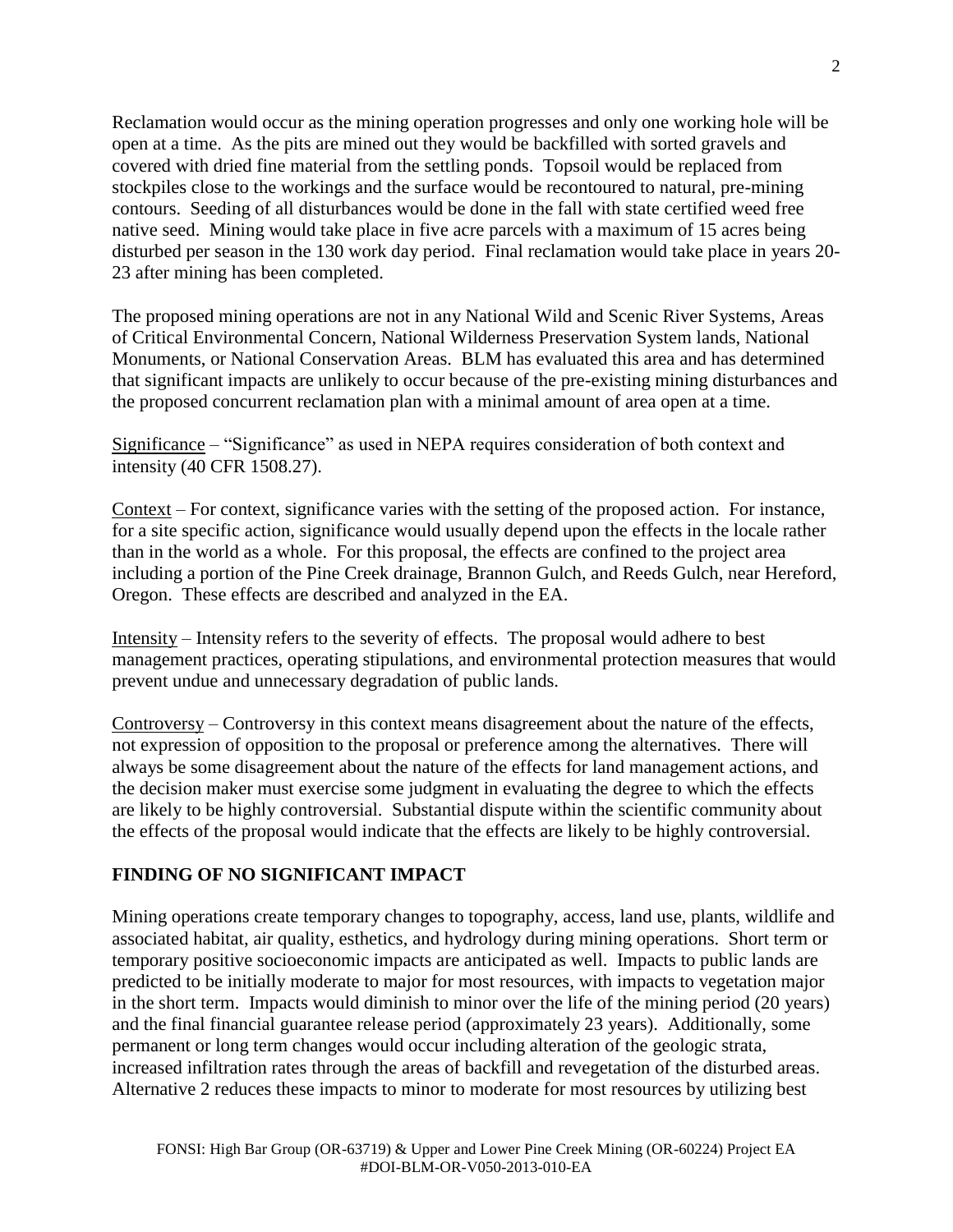management practices added by the BLM, with impacts to vegetation still predicted to be major in the short term due to complete removal.

The project area has observable historic mining disturbances dating back to the late 1890s. High Bar Mining LLC proposed to mine 247 acres, most of which would be in a previously tested area on the ridge between Pine Creek and Brannon Gulch. Most of the previous mining was focused in the Pine Creek channel area.

The appropriate implementation of the proposed environmental protection measures and concurrent reclamation would prevent or minimize any adverse long term effects that may occur from permanent changes. A maximum of 15 acres would be mined in a season, during an estimated 130 working days, with only a five acre parcel being open at one time. Wildlife habitat would be temporarily eliminated within the project boundary at a rate of 15 acres per year, resulting in displacement of the more mobile species and the possibility for some direct mortality of the slow moving species. However, concurrent reclamation, including establishment of native plant species could result in improved native plant cover compared to what currently exists on site, which would enhance wildlife habitat in the long term.

All proposed mining and processing areas within the Pine Creek valley bottom received increased evaluation due to the sensitivity of water quality and the presence of a special status amphibious species (Columbia spotted frog). Alternative 2 limits the mining and processing within the valley bottom to what currently exists and adds environmental protection measures and monitoring to minimize effects and increase awareness of effects to these resources.

The project area is localized and the effects of implementation are relevant to compliance with Federal and state laws. There would be no adverse societal or regional impacts and no significant adverse impacts to the environment. The environmental effects have been evaluated together with the environmental protection measures, against the tests of significance found in 40 CFR 1508.27. All environmental protection measures and operating stipulations identified in sections 2.1(l) and 2.2(l), pages 16-18 and 21-23 of the EA would be critical to successful implementation of the project.

Any land management action involving ground disturbance invariably entails environmental effects. Based on the analysis contained in the EA (DOI-BLM-OR-V050-2013-010-EA), the potential impacts to the human environment resulting from Alternative 2 would not be significant and therefore, preparation of an EIS is not required.

If the decision were made to implement Alternative 2 the following would address intensity:

### **1. Impacts that may be both beneficial and adverse.**

The proposal would cause no significant impacts, either beneficial or adverse; all impacts would be insignificant; and the proposed activities under Alternative 2 would not have an adverse effect to water quality or wildlife as anticipated under the original proposed action. The reason for this determination is because no new mining would occur along the valley bottom of Pine Creek, and additional environmental protection measures would be implemented for any work associated with the exiting Notices in and around the valley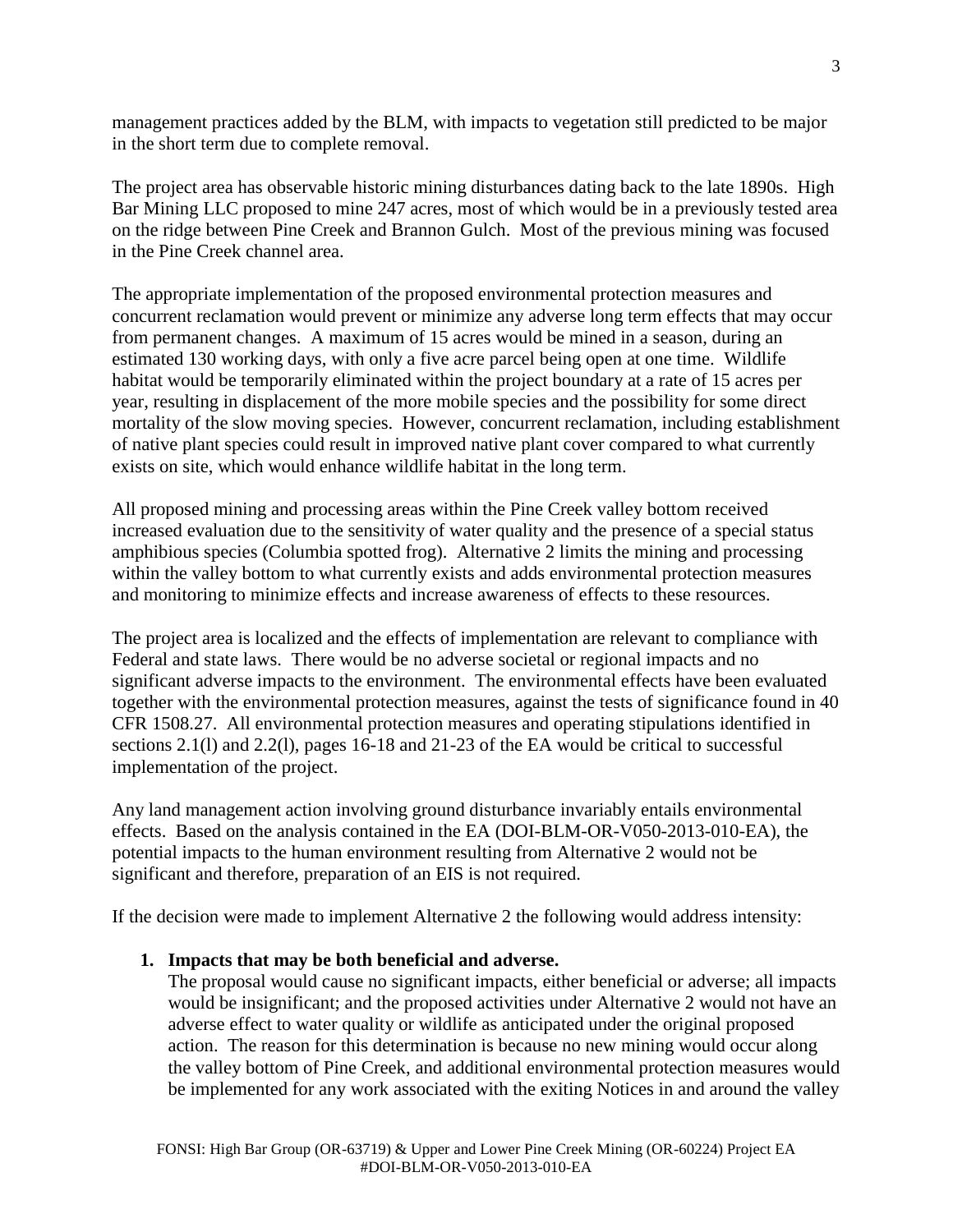bottom. Water used in the mining operation is from two wells and an impoundment on Forest Service managed land and is being piped to the ridge top; would be recycled through a three settling pond process; and all ponds are lined to prevent seepage. For the wildlife special status species Columbia spotted frog and Greater sage-grouse, Alternative 2 "may impact individuals or habitat, but will not likely contribute to a trend towards federal listing or loss of viability to the population or species". The sage-grouse habitat has been specifically addressed in the Habitat Mitigation Plan.

### **2. The degree to which the proposed action affects public health or safety.**

The proposal would have no adverse effect on public health or safety because the operation would require a safety check-in while on the premises under the Mine Safety and Health Administration (MSHA) requirements, roads would be signed, and during highly active operations roads may even be closed for public safety.

**3. Unique characteristics of the geographic area such as proximity to historic or cultural resources, park lands, prime farmlands, wetlands, wild and scenic rivers, or ecologically critical areas.**

The proposal would not affect unique characteristics of the geographic area such as proximity to park lands, prime farmlands, wild and scenic rivers, or ecologically critical areas because none have been identified in this area.

The analysis did identify some areas that may be considered wetlands in the valley bottom; however Alternative 2 was created to prevent any effects to sites that were identified. Therefore, there would be no impacts on wetlands.

The project area was also surveyed for cultural resources. There are cultural resources in the area; however, the mining operations would not impact these resources because of either a 20 meter buffer on these resources or no activity in the areas of cultural concern. Additional information regarding cultural resources is provided later in this document under #8.

# **4. The degree to which the effects on the quality of the human environment are likely to be highly controversial.**

The proposal would have no highly controversial effects. Public comment provided input to the decision process allowing the Baker Field Office staff to further evaluate the analysis on streams, associated riparian habitat, wildlife special status species and their habitat. The BLM designed Alternative 2 with environmental protection measures which minimize or prevent negative effects to water quality, wildlife, and wildlife habitat. In addition, there was also a sage-grouse Habitat Mitigation Plan prepared to offset the potential effects mining operations will have to the sage-grouse habitat. Alternative 2 was developed to specifically address water quality issues and avoid the reconstruction of the stream channel from proposed mining in the channel.

# **5. The degree to which the possible effects on the human environment are highly uncertain or involve unique or unknown risks.**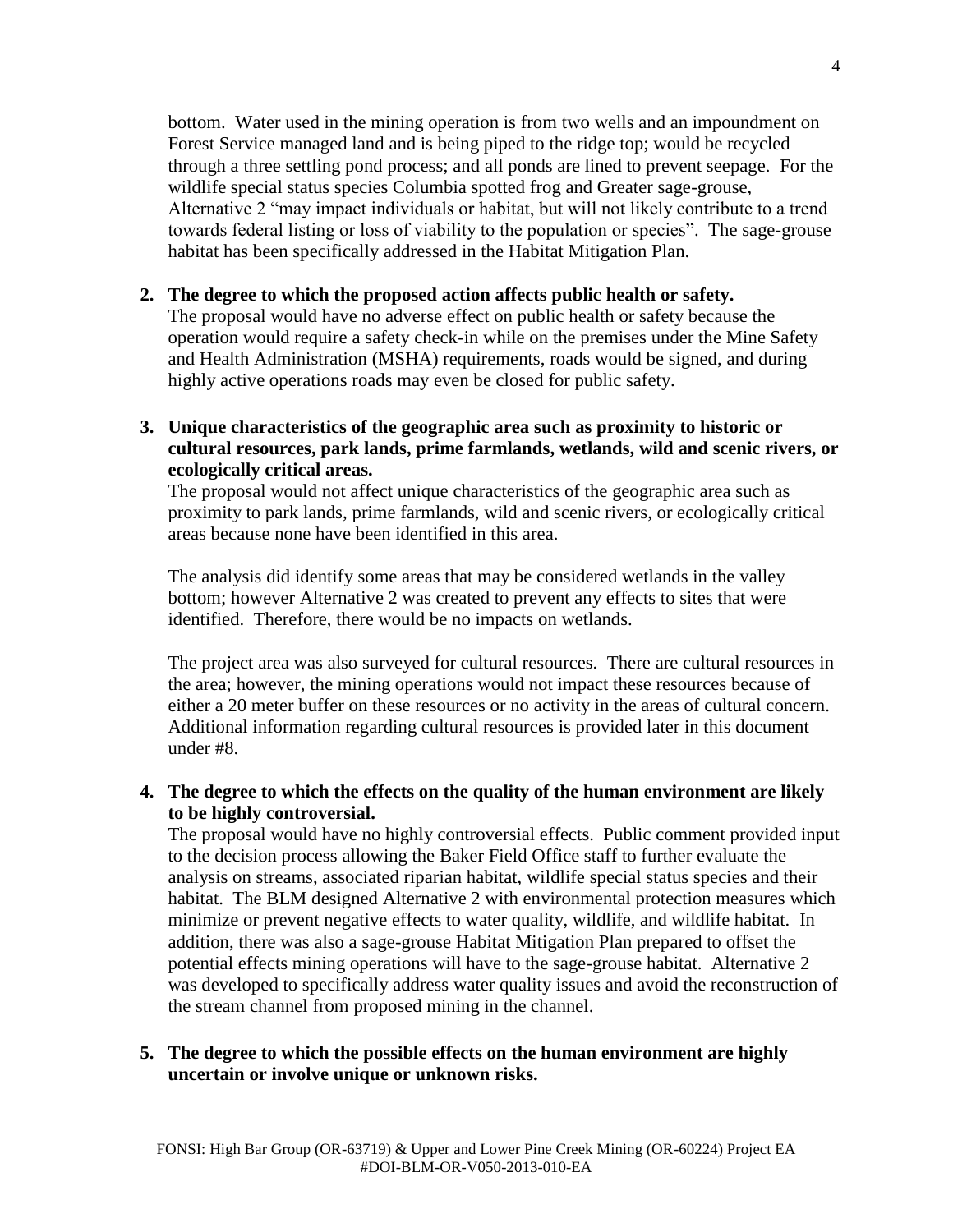The BLM has extensive expertise reviewing and analyzing impacts of proposed placer mining operations such as those proposed by the EA. This project is consistent with other placer operations that have been analyzed and conducted with the same size and scope. All potential impacts were considered in the areas of air quality, climate, soils, water quality, botany, noxious weeds, wildlife, range management, cultural resources, and resources important to Native American tribes, geology, socioeconomic, recreation and visual quality based on current existing science and professional expertise.

The uncertain and unique or unknown risks of this project have been addressed through a site specific, focused analysis. The main concerns were water quality, wildlife habitat, and special status wildlife species. These concerns were addressed and would be monitored to learn more and see if the protection measures created for this specific situation are going to work. If new science is published or the sage-grouse is listed as threatened or endangered, the decision would be reevaluated.

- **6. The degree to which the action may establish a precedent for future actions with significant effects or represents a decision in principle about a future consideration.** Due to the site specific protection measures created for this project in Alternative 2, there should not be any significant effects. The only portion of this decision that has the potential to affect future similar actions is the Habitat Mitigation Plan (HMP) for sagegrouse habitat. The HMP was put in place to avoid major changes to the decision if the sage-grouse gets listed under the ESA in 2015. The HMP approach would be taken for actions, specifically related to mining, in the future that occur within Primary General Habitat (PGH) until such a time that there is different direction on how to address mining impacts and manage sage-grouse habitat. Since the use of an HMP represents interim BLM policy and is not required by law or regulation, it should not set a precedent, but it does represent an- interim decision in principle regarding similar future considerations until a determination is made regarding the ESA status of the Greater sage-grouse, or a regulation or formal policy is promulgated by the BLM.
- **7. Whether the action is related to other actions with individually insignificant but cumulatively significant impacts.**

The proposal is not related to any immediate action being considered by BLM within the project area defined in the EA (page 1, Appendix A). However, there are projects being done by both the BLM and the Forest Service within the Pine Creek drainage which use some of the same roads. Based on the analysis contained within the Cumulative Effect section of the EA (page 70, section 4.4), Alternative 2 would not have significant cumulative effects when added to the effects of other past, present, and reasonably foreseeable future actions.

**8. The degree to which the action may adversely affect districts, sites, highways, structures, or objects listed in or eligible for listing in the NRHP or may cause loss or destruction of significant scientific, cultural, or historical resources.**  The project area has been surveyed for cultural resources. Survey results from field inventories identified 11 cultural resources within the survey area. Six of the resources have been determined not to be eligible for listing on the NRHP, by the BLM and Oregon